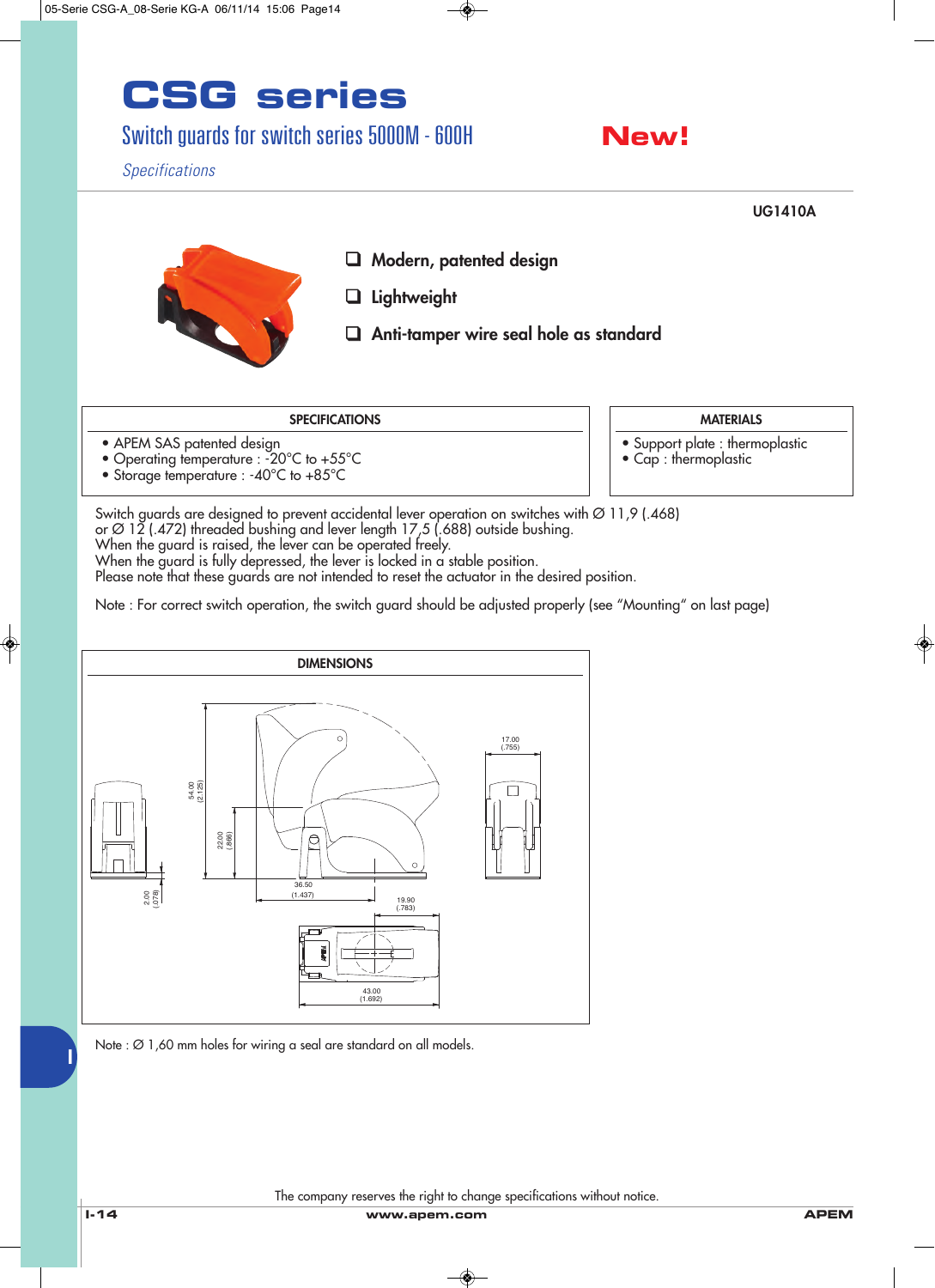#### **New!**

## **CSG series**

### Switch guards for switch series 5000M - 600H

*Overview*



**Dimensions** : first dimensions are in mm while inches are shown as bracketed numbers.



 $\circledcirc$ 

**NOTICE** : please note that not all combinations of above numbers are available. Refer to the following pages for further information.

**Mounting accessories** : supplied with the switch or to order separately (see "Hardware" at the end of the section)



**Packaging unit** : 40 pieces

**I**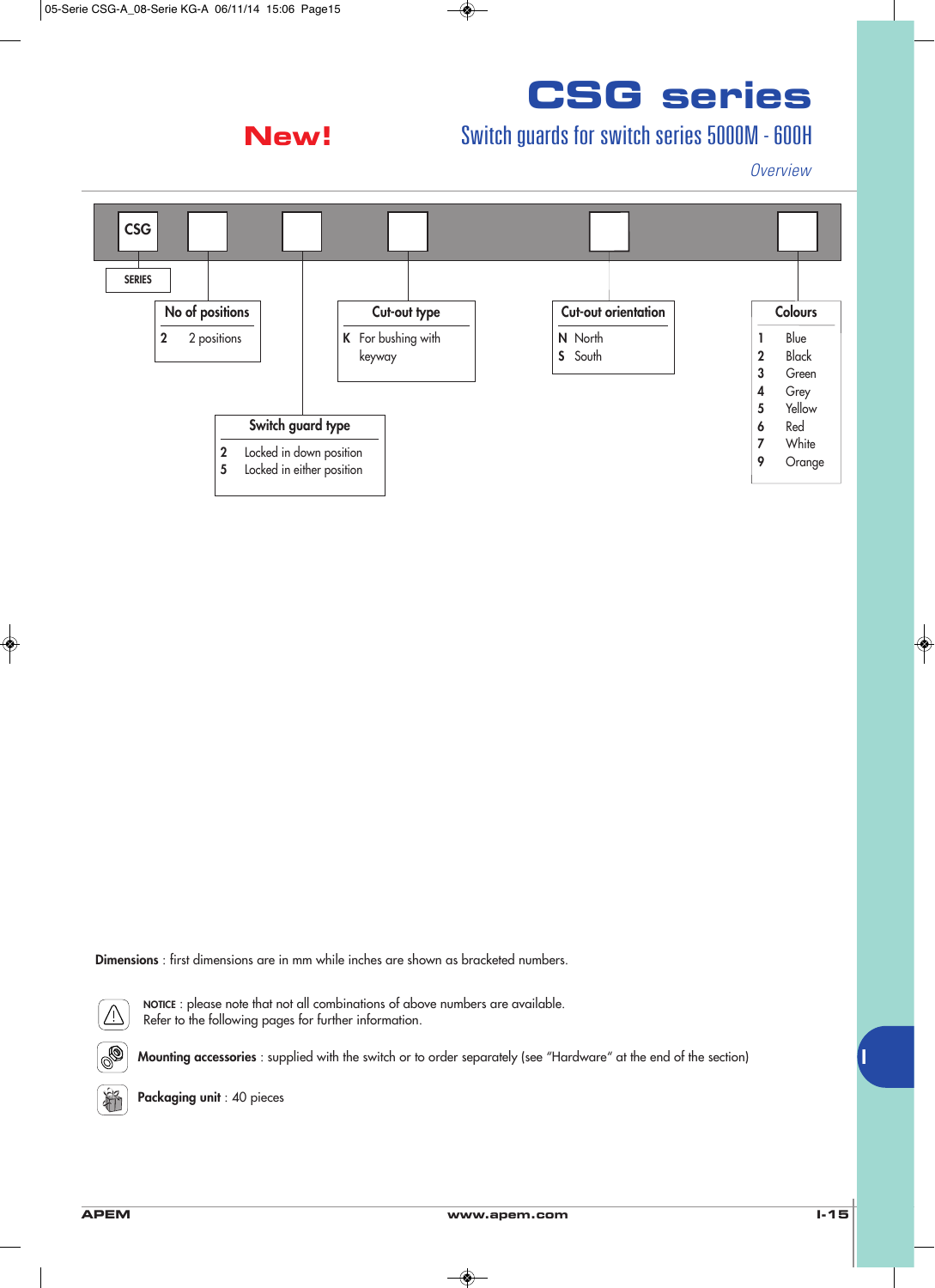### **CSG series**

### Switch guards for switch series 5000M - 600H

#### **New!**